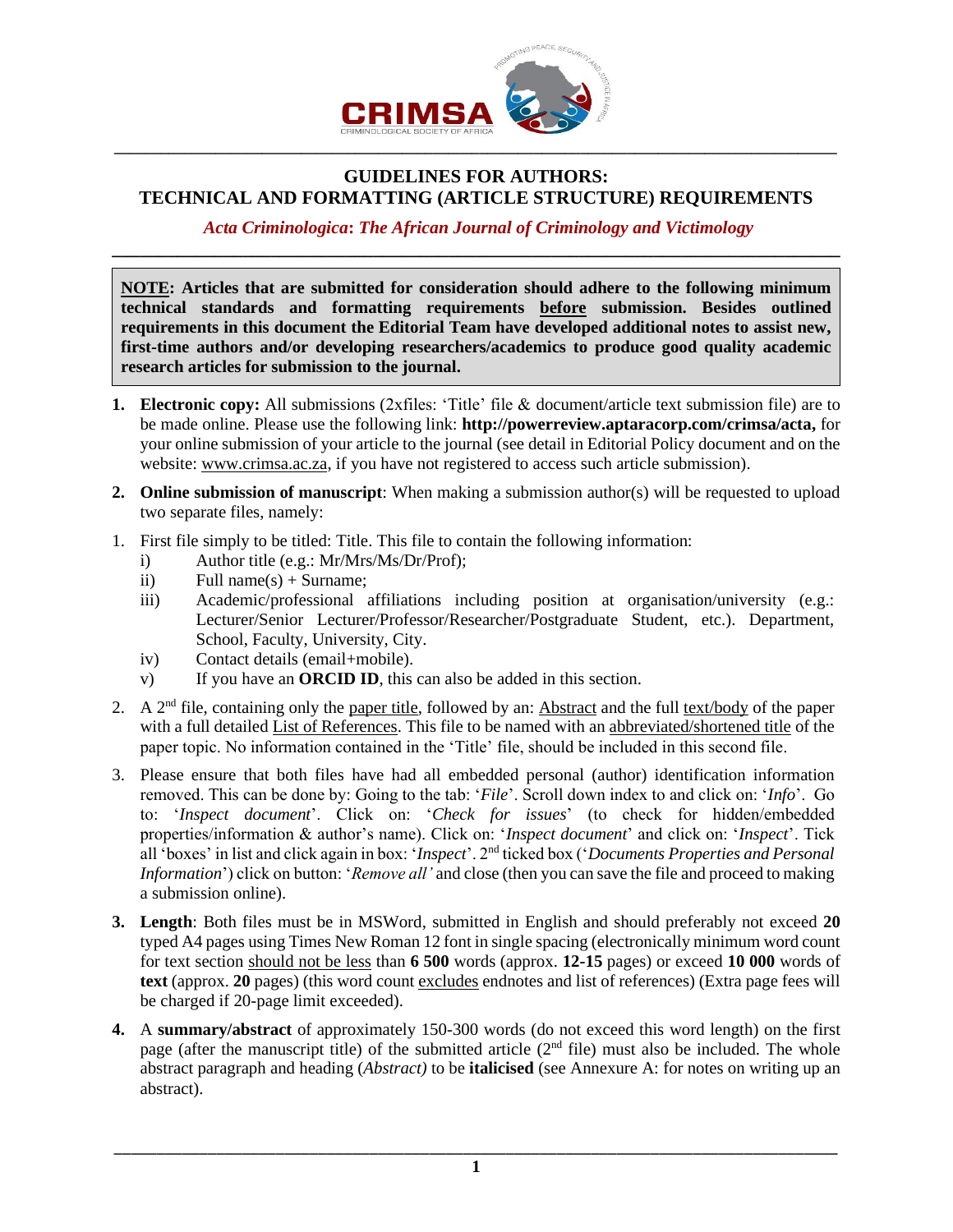- **5. Keywords:** Directly below the abstract paragraph insert the heading: **Keywords:** (maximum of **TEN** (10) – approximately **TWO** (2) lines of keyword terms).
- **6.** If **funding** has been received from your University/Organisation or external funders for the research on which this article is based, such support funding can be acknowledged under the heading: **ACKNOWLEDGEMENTS**, which is placed just before the List of References at the end of the article. Other acknowledgements/thanks can also be included under this heading.
- **7. Line spacing**: The document should be typed in A4 format using **SINGLE (1)** line spacing and 'normal margins' selected. No double spacing between words or after full stops and commas. Only single spacing throughout text. No line space to be inserted between paragraphs except between an ending paragraph and a following heading/sub-heading.
- **8. Paragraph indenting**. All paragraphs' first line to be indented except for first paragraph after a heading/sub-heading. Please do not use the automated 'space after a paragraph' or 'space before a paragraph' function in MSWord.
- **9.** Font size of article text (body): **Times New Roman 12. Exceptions:** List of References: **Times New Roman 11** font, and Endnotes: **Times New Roman 10** font.
- **10. Page numbers**: are also **TNR 12** font and centred in the **footer** section of each page. Please do not insert any symbols before or after the page number.
- **11. Spelling**: Please make use (choose this as your default option) of the UK/SA spellcheck and NOT the USA spellcheck version. For example, replace the 'z' in organization (US spelling) with an 's' = organisation (UK spelling).
- **12. Use of footnotes/endnotes:** If necessary, content references in the form of endnotes may be used to provide additional information or explanation but all source referencing follows the 'in-text' referencing style – and not footnote/endnote referencing style. Endnote numbers in text: the endnote reference numbers must be placed in the text after the full stop at the end of the sentence and not before it, with no space between the two. The same applies for a comma (in the middle of a sentence), (i.e., endnote number not before but after the comma). Note: Endnotes to appear just before the List of References. Technically the text in each endnote is TNR 10 font, single spacing, square justified with no space after the endnote text paragraph. However, endnotes to be used sparingly, and then only for some explanatory information that cannot be included in the text discussion (more or less as an aside).
- **13. Text justification:** Text is always full justified (squared), except for article title, author(s) name and the heading: *ABSTRACT* – all of which are centred – on the first page of the article. One further exception being the numerals in a table that are centred in each column of a table.
- **14. Headings and sub-headings**: All headings and sub-headings must be **bold.** There is **no use of numbering** or **underlining** of headings in this journal's articles. Only three levels of headings' format to be used, namely:

Main headings, which are **UPPERCASE** (CAPS), e.g.

## **INTRODUCTION AND BACKGROUND**

 $2<sup>nd</sup>$  level, i.e., sub-heading, only the first letter of the first word in the heading is a CAP unless it is a proper noun. For example:

## **Crime in Cape Town's informal settlements**

 $3<sup>rd</sup>$  level: sub-sub-heading is indicated in bold and italicised with the same CAPS convention for  $2<sup>nd</sup>$ level heading. For example:

## *Crime findings from the Crossroads informal settlement*

**Note:** All headings do not have a full stop at the end. Also note: the headings and sub-headings have a line spacing before and after them (i.e., after the last paragraph in previous section and before the  $1<sup>st</sup>$  paragraph after the heading/sub-heading.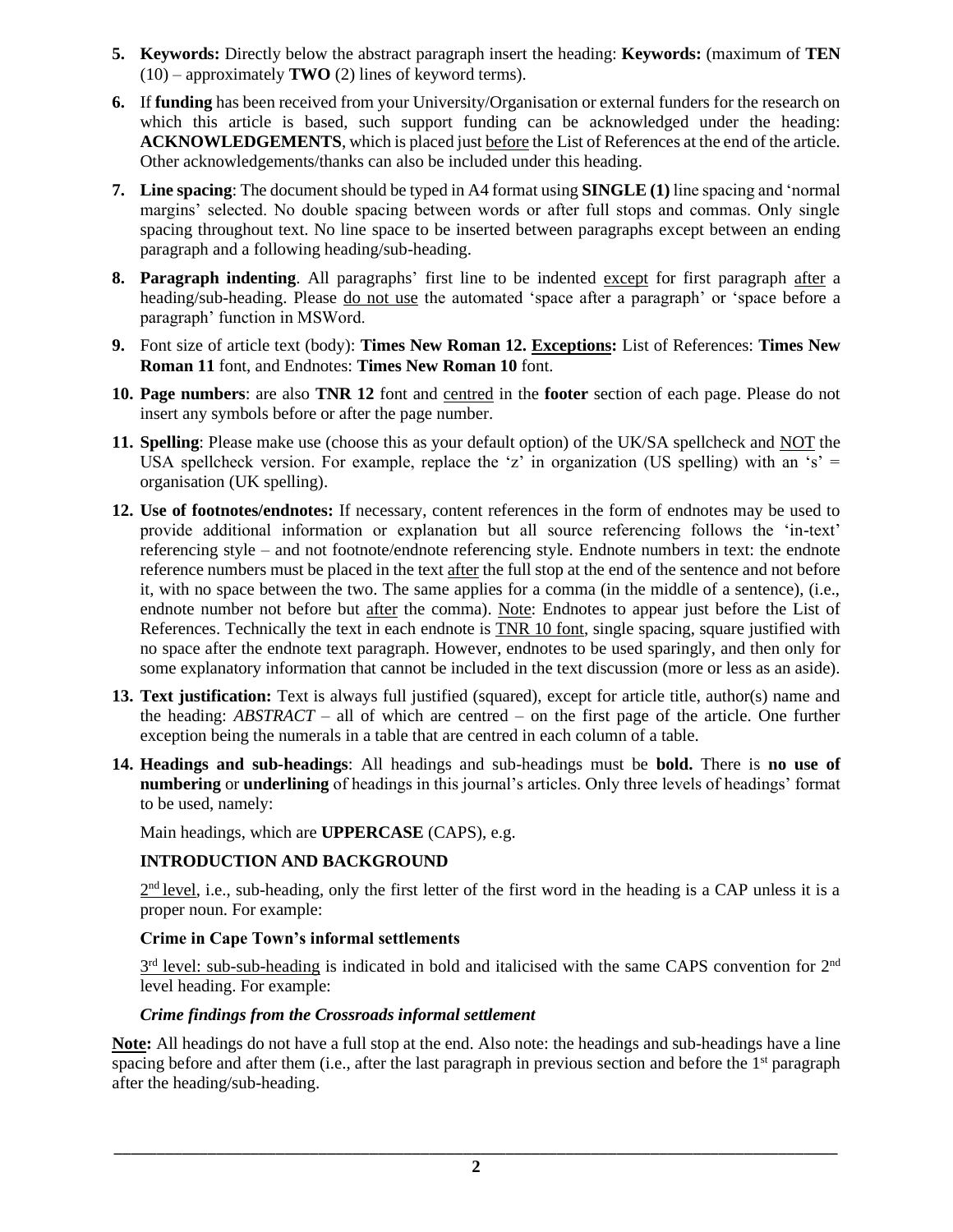**15. Use of long quotes and italics**: Long quotes (three lines or more of text) are placed in a separate paragraph and must be indented from both sides. But please note that while making use of an indented paragraph for direct quotes longer than three lines, with the increasing use by this journal of submitting articles before publication to the similarity detection software programme, *Turnitin,* this programme sometimes does not distinguish between a quote without quotation marks and ordinary text, even if a long quote has been indented from both sides. Accordingly, author(s) are advised to continue to make use of quotation marks with a longer-than-three-lines quote indented paragraph so that the Turnitin programme does not take this indented paragraph quote without quotation marks (double inverted commas) as plagiarism. In other words, Turnitin will not recognise the whole paragraph as a word-forword direct quote from an original source. For indenting such paragraph use the: 'Increase Indent' button in the ribbon icon at the top of the page in your document for the left indent for the whole paragraph and then use the curser in the space ruler to move the right indent in (left) one indent space. For example:

"Quotes that are **45 words** long or longer (three lines and more) should be indented from both sides (of the paragraph) as in this example. If the quote is shorter, then it needs to be imbedded in the text of a paragraph and set in between **double** quotation marks, (i.e. 'inverted commas'). Quotes from published information are generally **not italicised**. However, actual words of interviewed respondents are recommended to be italicised. Field note comments by the researcher on the respondent's responses (in the italicised responses) are not italicised but are placed in square brackets […]; note: not round brackets (…). For example: '*I did not commit the crime but the policeman* [sic.] *they abuse us foreigners because me I was just sitting down with my friends and just talking stories, suddenly police came and arrest us*.' An additional use of italics is for all non-English words. For example: …Another participant said: '*Ek sal dit nooit vergeet nie'.* [I will never forget it] (note the provision of an English translation after such use, in square brackets). All indented quotes need to end with the precise source reference placed in brackets and closed with a full stop" (*Acta Criminologica* Editor, 2013: 7).

- **16. Use of single quotation marks**: Single inverted commas are only used when you want to emphasise a term or a common saying especially when it is not a direct use of words from another author. For example: 'Zero Tolerance' or … a 'live-and-let-die' approach. Single quotation marks are also used for a quote within a quote. For example: "It was patently obvious from the research that police officers use of force was not following the regulations. As indicated by one interviewee: '*they shoot wildly in a crime situation*'. This indicated that they needed to be trained to follow the set rules" (Mistry, 2003: 6).
- **17.** Use of **dates** in text as follows: 11 September 2001 and not September 11, 2001 (US convention). Also, there is no use of abbreviations as in  $1^{st}$ ,  $2^{nd}$  or  $3^{rd}$  just 1, 2, 3... etc. In the text do not use the date format of 11-09-2001 or 11/09/2011, but write out month name as indicated in the above example.
- **18.** Use of **tables, figures, graphs, charts** and **diagrams** in text: These render the layout difficult and should be used **sparingly**. All diagrams and tables must be numbered sequentially and referred to in the text. For example: In Table 2 the falling statistics for the crime of murder can be discerned over the period 2000/01 to 2005/06. The use of such diagrams or tables must have a heading (also to be made bold) before and not after (below) the table or diagram. For example:

| <b>CRIMES</b>           | 2000/01 | 2001/02 | 2002/03  | 2003/04 | 2004/05  | 2005/06  |
|-------------------------|---------|---------|----------|---------|----------|----------|
| Murder                  | 21 758  | 21 405  | 21 5 5 3 | 19 824  | 18 793   | 18 5 45  |
| <b>Attempted Murder</b> | 28 1 28 | 31 293  | 35 861   | 30 0 76 | 24 5 7 6 | 20 5 5 3 |
| <b>Assault GBH</b>      | 275 289 | 264 012 | 266 321  | 260 082 | 249 369  | 276 942  |
| Robbery Aggravating     | 113 716 | 116 736 | 126 905  | 133 658 | 126 789  | 119 726  |
| <b>TOTAL</b>            | 438 891 | 433 446 | 450 640  | 443 640 | 419 527  | 435 766  |

| Table 2: |  |  | <b>Statistics on violent crimes during 2000-2006</b> |
|----------|--|--|------------------------------------------------------|
|----------|--|--|------------------------------------------------------|

(Source: SAPS, 2010: 3).

**Note**: the following technical points in the above table example: The heading is **bold**. A colon and a tab space to be inserted in the heading after the table/graph/figure/chart number before the title of the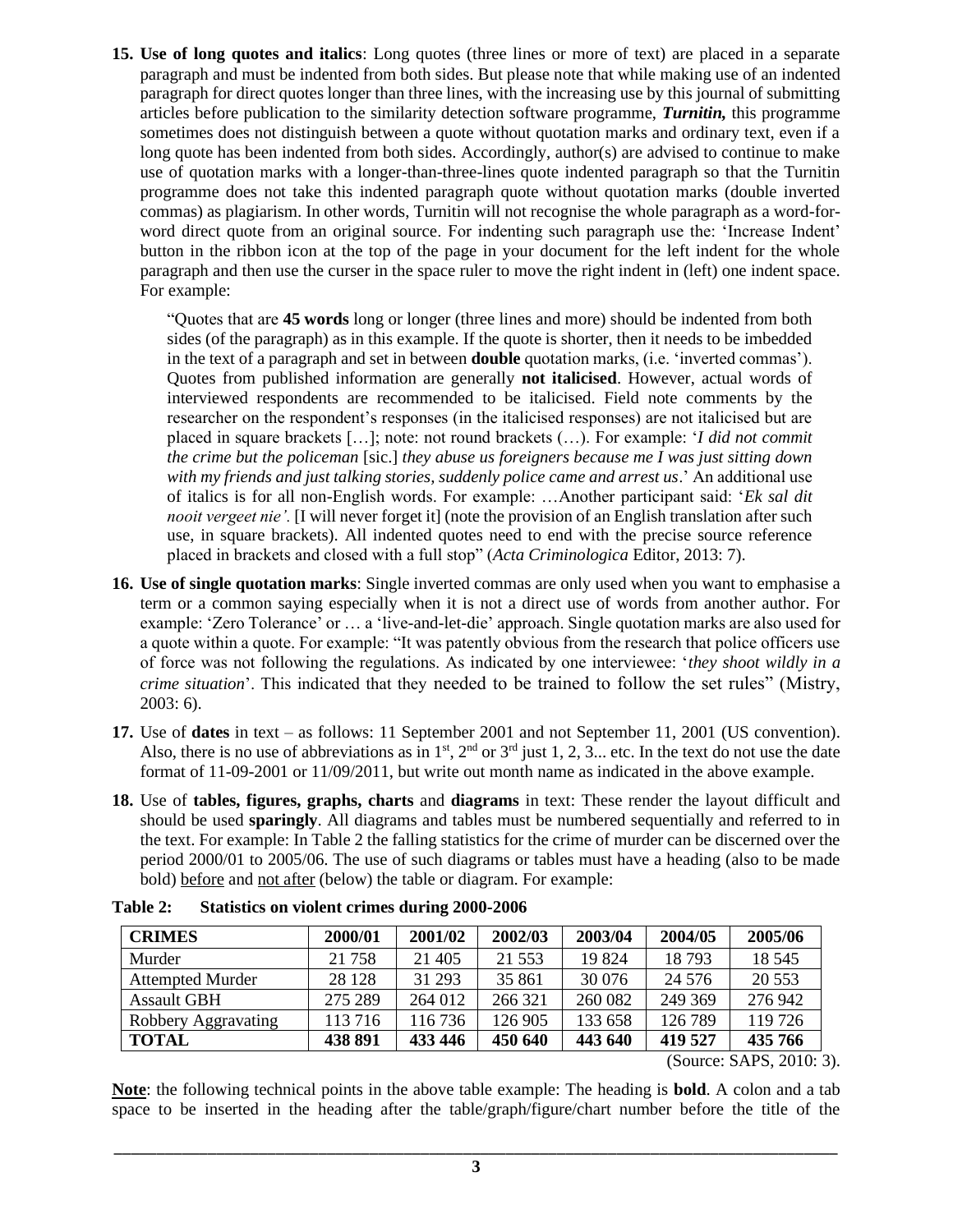table/graph/figure/chart in the heading. Also, there is a line space inserted after the heading and before the actual table or diagram/figure/chart. Numbers/figures in columns of a table are centred, as well as the heading/title of each column in which figures appear. Please do not insert any shading into any table, keep the table cells clear. Table outlines and for each line in the table must also be inserted but as single lines not double. The source reference to appear in the line below the table. Also, the source reference (for such tables) is indicated in brackets by the word: Source: followed by the actual source and closed with a bracket and followed by a full stop. The whole reference is then right justified to end of line.

**Graphs – bar and pie charts:** must be done using Word (use 'Add a chart' button) with all figures and labels in TNR 12 font and bold. As above, the heading for a graph must be above the bar or pie chart. Percentages (figures) to be outside of the pie or above the bar. A 'Key' list indicating what each segment figure represents also to be inserted.

- **19.** Use of **bulleted lists**: when bullets (list of things or ideas not full sentences) are used, each bullet is closed with a semi-colon, except the second last one and the last one that have respectively a semicolon followed by an 'and', and a full stop at their end. Format wise with bulleted lists, if each bullet or bullet number is only one or possibly two lines, no spacing, but if all bullets in list are consistently longer than two-three lines put in a space in between each bullet. A line space is also inserted before the whole bulleted list and after at the end to create a space between the paragraphs and the list. In your bulleted list please use the dot symbol: For example:
	- and not symbols such as: »;  $\sqrt{$ ; \*; #;  $\Delta$ ;  $\Diamond$ ;  $\blacksquare$ . If your list is numbered, please use the numbering format (with a full stop) as follows: 1. – and not 1 (without a full stop).
- **20. Use of numbers/figures and percentages** in text: At the start of a sentence, any number is always written out. For example: Thirty-three. (Note: written out double/triple figure numbers from 21 and above, have a hyphen. For example: One-hundred-and-thirteen). **Note**: No comma is used to indicate thousands – only a space. For example: 100 000 or 12 000 or USD\$1 000 000, and not 100,000 or 12,000 or USD\$1,000,000. Commas or full stops are only used to indicate fractions (as in percentages) in numbers of a decimal. For example: 76,25 percent or 76.25 percent. Note: no spacing after currency denominator. For example: USD\$ sign and the figure (amount). For example: \$5 000 or R1 250. Also, percentages at the beginning of a sentence are written out as (for example): Seventy-five percent…. Note: The use of the term: percent and not the symbol: % when a percentage is written out, as well as when used in the text. But when used in a table or in brackets then the symbol: %, is to be used after a number. For example: Five percent and as (5% in brackets or in a table). In other words, the percentage symbol: %, to be used only in tables and when placed in brackets in the text). If used in a sentence, then it must be written out as percent (note: Although there is no difference between '*percent'* and '*per cent'*; this journal prefers the use of this word as: 'percent')*.* **Note**: there is no space between a number and the percentage sign (e.g., 80% and not 80 %, with a space in-between).
- **21. Other use of spaces**: No space before a colon but a space after it. For example: The title of the chapter is: Analysis of research findings…. and NOT….The title of the chapter is :Analysis of research findings…
- **22. Titles of persons**: if part of a person's name should be abbreviated. For example: Maj-Gen. Smith, and not as Major-General Smith. Note the hyphen and the full stop at the end of the abbreviation. For abbreviations a full stop is always used unless the abbreviation ends in the same letter as the long version. For example: Dr for Doctor; Mr for Mister... Other examples: Prof. = Professor; Dir = Director;  $Capt = Captain$ ; Maj. = Major.
- **23. Surnames:** such as Du Plessis, De Villiers, Du Preez, Van de Merwe, Van Vuuren... if used in text or as a bracketed reference without initials will have the first letter as a cap (e.g. 'd' or 'v' would be as a cap 'D' or 'V'). For example: (Du Preez & Van der Merwe, 2008: 4-6). Or in text as: According to Du Preez and Van der Merwe (2008: 4-6) the extreme overcrowding in prisons arose when….. Doublebarreled surnames are hyphenated with both names having the first letter a cap. For example: Baxter-Bruce or Cole-Niven. An exception to this rule is a surname, such as Jansen Van Vuuren (no hyphen).
- **24.** Use of **abbreviations** and **acronyms**: When used in the text for the first time they are placed in brackets after the full term. For example: The South African Police Service (SAPS); The South African Revenue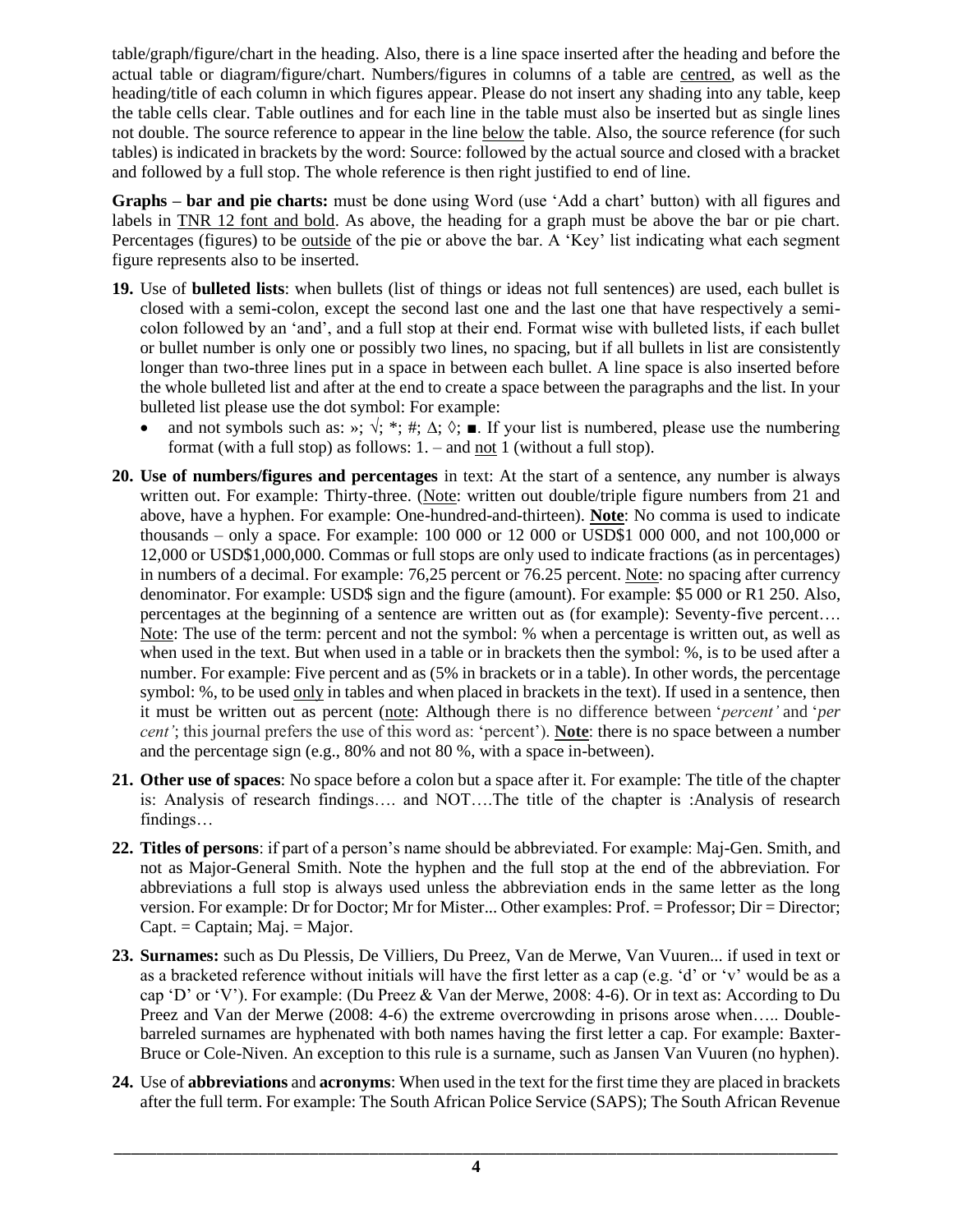Service (SARS); The Private Security Regulatory Authority (PSIRA), Automated Teller Machines (ATMs)... Thereafter the abbreviation or acronym can be used. All abbreviations or acronyms are uppercase. Each letter in the abbreviation or acronym does not have a full stop in between or after each letter. For example: Not P.S.I.R.A. but as PSIRA. Also note the small 's' in the last example which indicates plural. Avoid using acronyms that could refer to different things: POP/PoP = Public Order Policing or Proof of Payment. SOP = Standard Operating Procedure or Sea Operating Platform. Also avoid acronyms that your reader might not readily recognise, know about or refer to a technical process. For example: Opioid Substitution Therapy (OST); ENECC (Eskom Network Equipment Crime Committee) – neither of these are either well known or likely to be recognised and understood for what the acronym stands. The guiding principle in the use of acronyms and abbreviations is that if they are universally used and well known. For example: UN (United Nations); USA (United States of America); UL (United Kingdom). Note: the overuse of abbreviations and acronyms is not desirable – preferably stick with writing out the full title throughout your article.

- **25.** Use of the **apostrophe 's'**: There is much confusion about the use of the apostrophe (single inverted comma) before an 's'. For example: …it was the company's vehicle that was being used. In this example the apostrophe before the 's' indicates possession. The apostrophe is NOT used when it indicates numbers or plural. For example: …in the 1980s and 1990s it became common to…., ….many ATMs were robbed… And NOT as: …in the 1980's and 1990's it became common to…., ….many ATM's were robbed…(1980s or 1990s have no apostrophe since they are not denoting possession but the shortened version of the eighties/nineties which are numbers/plural.) Other examples of apostrophe denoted possession: Peter's car… The Police Service's obligations.
- **26.** The use of a **colon** and not a **hyphen:** The colon should ALWAYS be used in circumstances where you are listing something and not as a hyphen – which indicates a break. For example: Deter: A deterrent factor is... and not as: Deter – a deterrent factor is... The colon is also used for instance: ...the following issues will be discussed, namely: ...and not as: ...the following issues will be discussed, namely – ...
- **27.** Use of **e.g., i.e., etc.:** The use of the 'for example' abbreviation always has full stops after each letter = e.g. The same for 'in other words' or 'that is' = i.e. In addition, the abbreviation 'etc.' (for *etcetera*) always has a full stop after, irrespective of whether it occurs in the middle of a sentence or at the end. All three abbreviations have a comma before them. For example: ….there are many factors, such as lighting, weather conditions, sun rays, small rodents, etc. that affect an alarm being activated…. It is preferable, however, that all these abbreviations are ONLY used when placed in brackets but if used in a text full sentence or at the beginning of a sentence then to be preferably written out. For example, the written words (e.g., as used in brackets).
- **28.** In a sentence only the first letter of the first word is uppercase (CAP) unless it is a proper noun. For example, Cape Town. In other words, when used in a sentence, other than as the first word of the sentence.
- **29.** A legislative **Act** always has a cap 'A' even when used on its own to refer to or describe a specific Act. For example: The Act clearly states that it is illegal to prescribe such activity… First letter of Act's title also a cap, (e.g., The Criminal Procedure Act).
- **30.** Use of '**and**' and **ampersand** (**&)**: The ampersand symbol '&' is not used in the text at all. For example: According to Steyn and Jones (2010: 12) these types of crime were……; whereas & will be used when authors are placed in brackets as an in-text reference. For example: …An analysis of incidents showed that these types of crime were becoming more prominent over the last two years (Steyn & Jones, 2010: 12). The & is also used when listing multiple authors in your List of References. Also note that in the list of references there is no comma after the initial of an author before the ampersand. For example: Steyn, L. & Jones, P. 2010. *The research methodology for*…Whereas there is a comma after the full stop after initial(s) (except with the use of the  $\&$  as in the example above) when more than two authors are listed. For example: De Vries, I.M., Schnetler, J., Steyn, L. & Jones, P. 2010. *The research methodology for*…